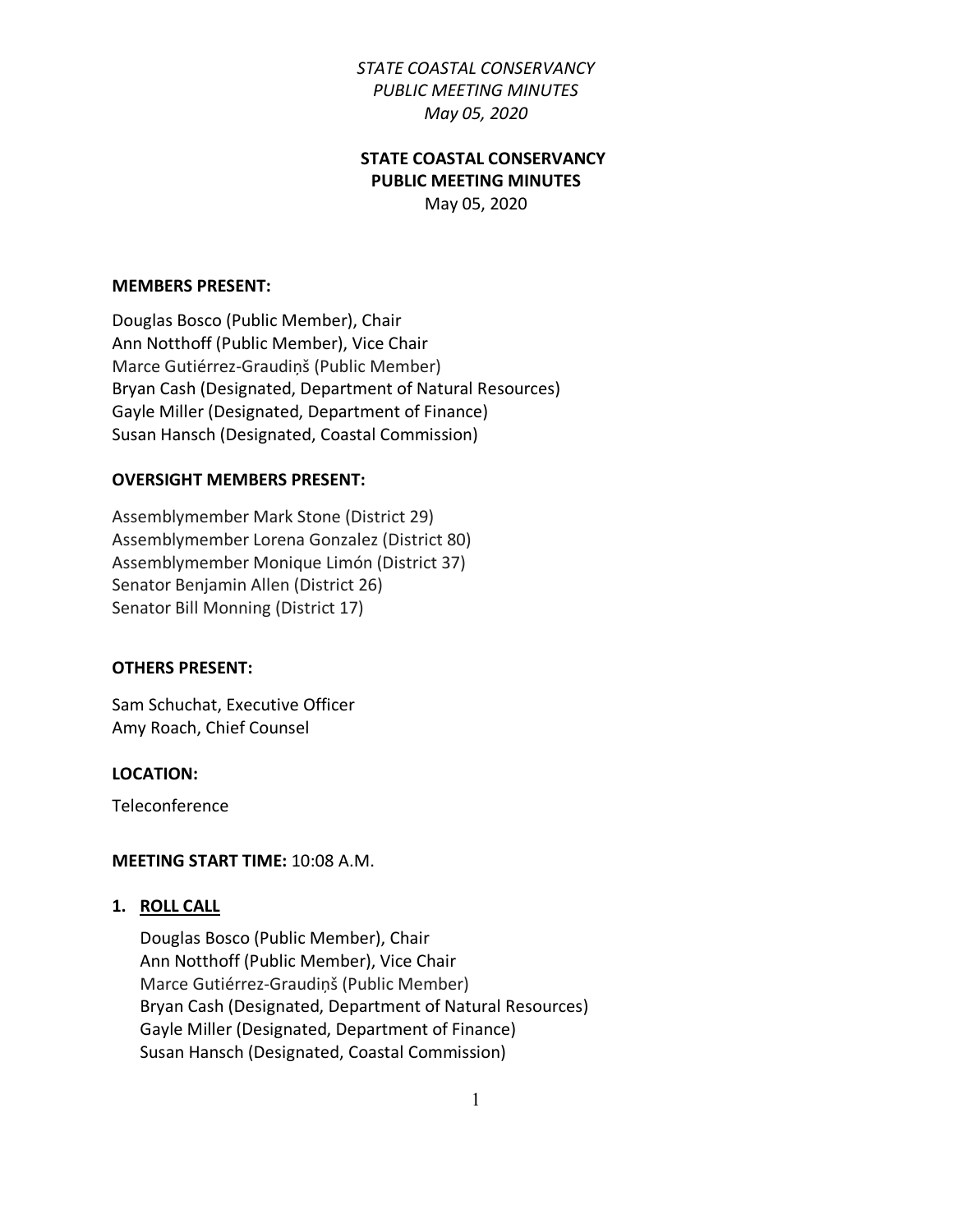**2. APPROVAL OF THE MINUTES** of the Conservancy's February 02, 2020 public meeting. Moved and seconded. Approved unanimously.

# **3. CONSENT ITEMS**

Chair Bosco announced that Consent Item 3.H "Codornices Creek Restoration Project" was postponed. Chair Bosco asked the board if any member requested any consent item be removed. Hearing no such request, the following consent items were moved for approval, seconded, and approved unanimously:

### **A. PISMO RANCH PRESERVE**

Resolution:

"The State Coastal Conservancy hereby authorizes the disbursement of up to one hundred ninety four thousand six hundred and eighty nine dollars (\$194,689) to the Land Conservancy of San Luis Obispo County (LCSLO) for the construction of cattle grazing fencing and a water distribution system and installation of pedestrian trail crossings at the Pismo Ranch Preserve. Prior to the disbursement of these funds, LCSLO shall submit for the review and approval of the Executive Officer of the Conservancy (Executive Officer) the following:

- 1. A detailed work program, schedule, and budget.
- 2. Names and qualifications of any contractors to be retained in carrying out the project.
- 3. A plan for acknowledgement of Conservancy funding.
- 4. A recorded agreement pursuant to Public Resources Code 31116(d) sufficient to protect the public interest in the improvements."

### Findings:

- 1. The proposed authorization is consistent with Chapter 6 of Division 21 of the Public Resources Code, regarding coastal resource enhancement.
- 2. The proposed project is consistent with the current Conservancy Project Selection Criteria and Guidelines.
- 3. The LCSLO is a nonprofit organization existing under section 501(c)(3) of the U.S. Internal Revenue Code."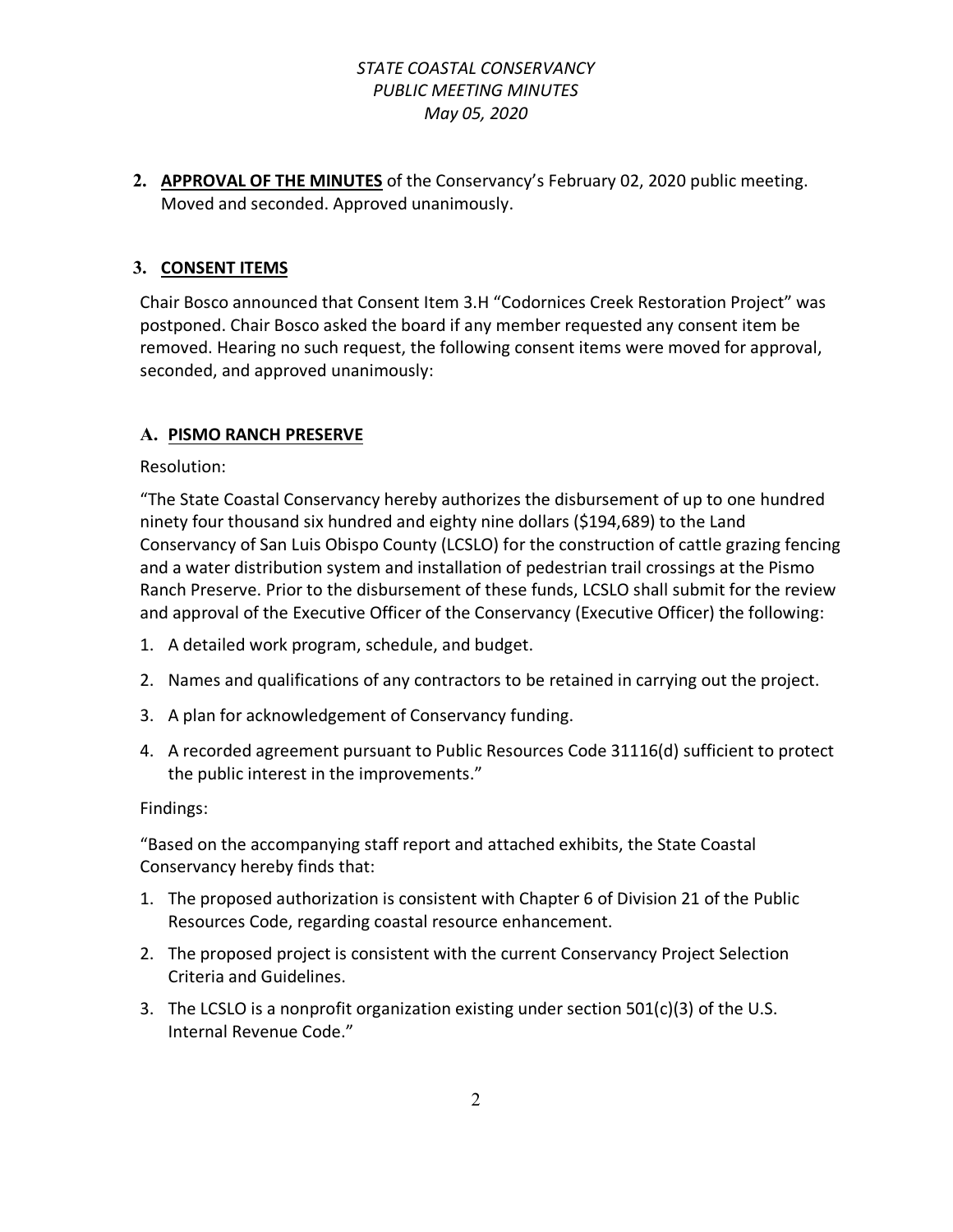### **B. CARDIFF STATE BEACH LIVING SHORELINE**

Resolution:

"The State Coastal Conservancy hereby authorizes the disbursement of up to one hundred seventy seven thousand dollars (\$177,000) to the University of California Los Angeles ("grantee") to conduct dune restoration performance monitoring for the Cardiff State Beach Living Shoreline Project ("Project"), San Diego County; this authorization augments funding previously authorized by the Conservancy for Project implementation totaling \$2,899,332 of which \$83,289 was designated for performance monitoring.

Prior to the disbursement of funds, the grantee shall submit for the review and written approval of the Conservancy's Executive Officer a work program, including budget and schedule, and the names and qualifications of any contractors to be employed for these work program tasks."

Findings:

"Based on the accompanying staff report and attached exhibits, the State Coastal Conservancy hereby finds that:

- 1. The proposed authorization is consistent with Chapter 3 of Division 21 of the Public Resources Code (Section 31113), regarding addressing the impacts of climate change and Chapter 6 of Division 21 of the Public Resources Code (Sections 31251-31270) regarding resource enhancement.
- 2. The project is consistent with the current Conservancy Project Selection Criteria and Guidelines."

### **C. HOBO ALISO RIDGE**

Resolution:

"The State Coastal Conservancy hereby authorizes the disbursement of an amount not to exceed fifteen thousand dollars (\$15,000) to the Center for Natural Lands Management ("the grantee") to complete a Property Analysis Record (PAR) for the Hobo Aliso Ridge property in Laguna Beach, Orange County."

Prior to commencement of the project, the grantee shall submit for the review and written approval of the Executive Officer of the Conservancy (Executive Officer) the following:

- 1. A detailed work program, schedule, and budget.
- 2. Names and qualifications of any contractors to be retained in carrying out the project."

Findings: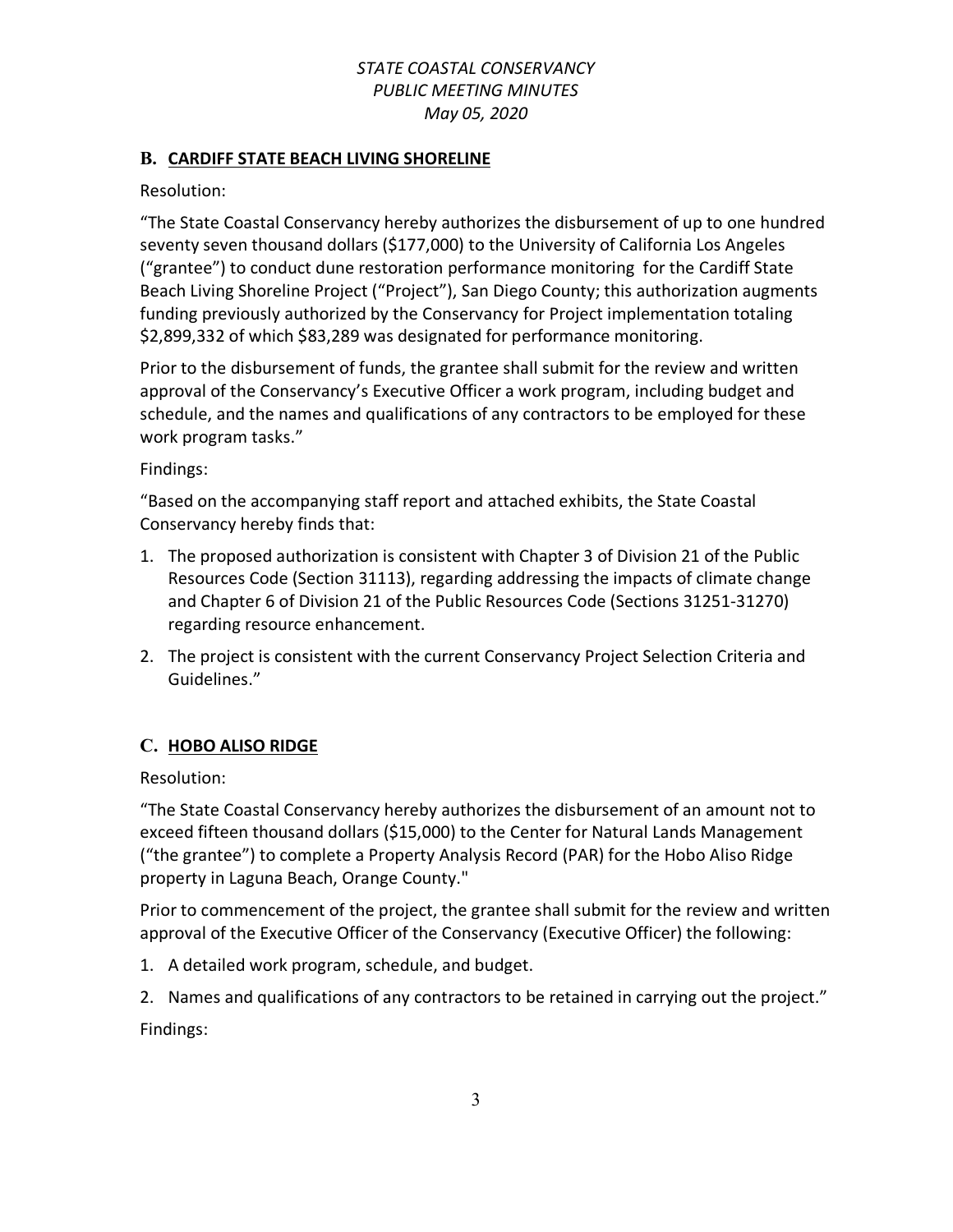"Based on the accompanying staff report and attached exhibits, the State Coastal Conservancy hereby finds that:

- 1. The proposed authorization is consistent with Chapter 6 of Division 21 of the Public Resources Code, regarding Coastal Resource Enhancement.
- 2. The proposed project is consistent with the current Conservancy Project Selection Criteria and Guidelines.
- 3. The Center for Natural Lands Management is a nonprofit organization organized under section 501(c)(3) of the U.S. Internal Revenue Code."

# **D. BEACH WHEELCHAIRS AT GAVIOTA COAST**

Resolution:

"The State Coastal Conservancy hereby authorizes the disbursement of an amount not to exceed four thousand two hundred dollars (\$4,200) to the California Department of Parks and Recreation ("the grantee") to acquire beach wheelchairs for Gaviota, Refugio, and El Capitan State Beaches along the Gaviota Coast of Santa Barbara County."

Prior to commencement of the project, the grantee shall submit for the review and written approval of the Executive Officer of the Conservancy (Executive Officer) the following:

- 1. A work program, including a plan for acknowledgement of Conservancy funding, a plan for maintaining the beach wheelchairs, and a budget.
- 2. Evidence of any written agreements required to enable the grantee to provide and maintain the beach wheelchairs and associated storage at each applicable beach location, and to conduct any related outreach."

Findings:

- 1. The proposed authorization is consistent with Chapter 9 of Division 21 of the Public Resources Code, regarding the System of Public Accessways.
- 2. The proposed project is consistent with the current Conservancy Project Selection Criteria and Guidelines."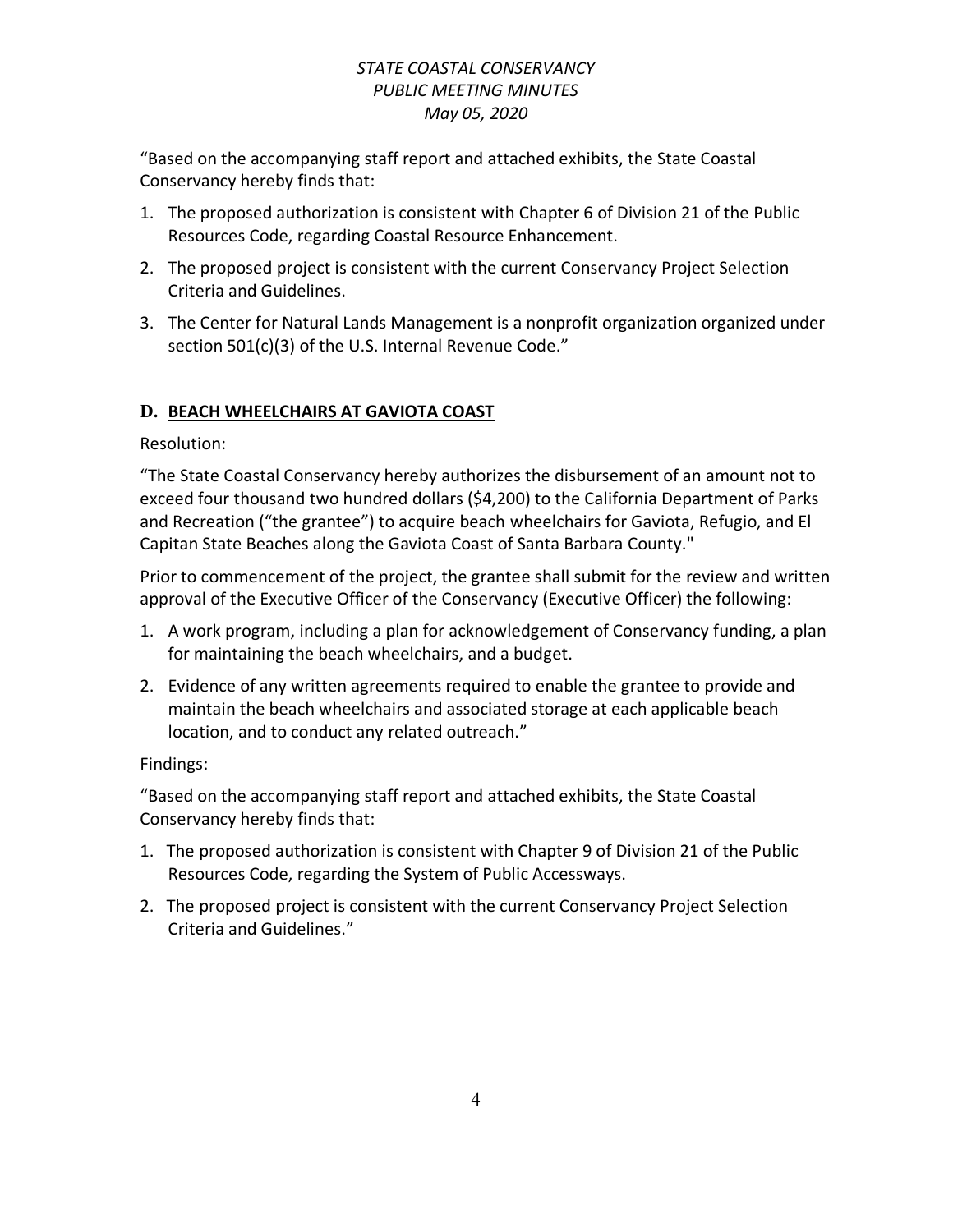### **E. CARRINGTON COAST RANCH**

Resolution:

"The State Coastal Conservancy hereby authorizes the disbursement of an amount not to exceed one hundred fifty thousand dollars (\$150,000) to Sonoma County Regional Parks ("the grantee") to prepare a master plan addressing resource protection and public use, including a segment of the California Coastal Trail and lower-cost accommodations for the Carrington Coast Ranch property in coastal Sonoma County."

Prior to commencement of the project, the grantee shall submit for the review and written approval of the Executive Officer of the Conservancy ("Executive Officer") the following:

- 1. A detailed work program, schedule, and budget.
- 2. Names and qualifications of any contractors to be retained in carrying out the project.
- 3. A plan for acknowledgement of the Conservancy.
- 4. To the extent appropriate, the grantee shall incorporate into the master plan, the guidelines of the Conservancy's 'Standards and Recommendations for Accessway Location and Development' and the requirements of all applicable federal and state laws governing barrier-free access for persons with disabilities."

Findings:

"Based on the accompanying staff report and attached exhibits, the State Coastal Conservancy hereby finds that:

- 1. The proposed authorization is consistent with Chapters 9 and 10 of Division 21 of the Public Resources Code, regarding public access and lower-cost coastal accommodations, respectively.
- 2. The proposed project is consistent with the current Conservancy Project Selection Criteria and Guidelines."

### **F. ANTONELLI POND**

Resolution:

"The State Coastal Conservancy hereby authorizes the disbursement of an amount not to exceed one hundred thirty thousand dollars (\$130,000) to The Land Trust of Santa Cruz County ("the grantee") to prepare designs, plans, environmental review analysis, and permit applications for an all-access trail and associated amenities at Antonelli Pond in the City of Santa Cruz."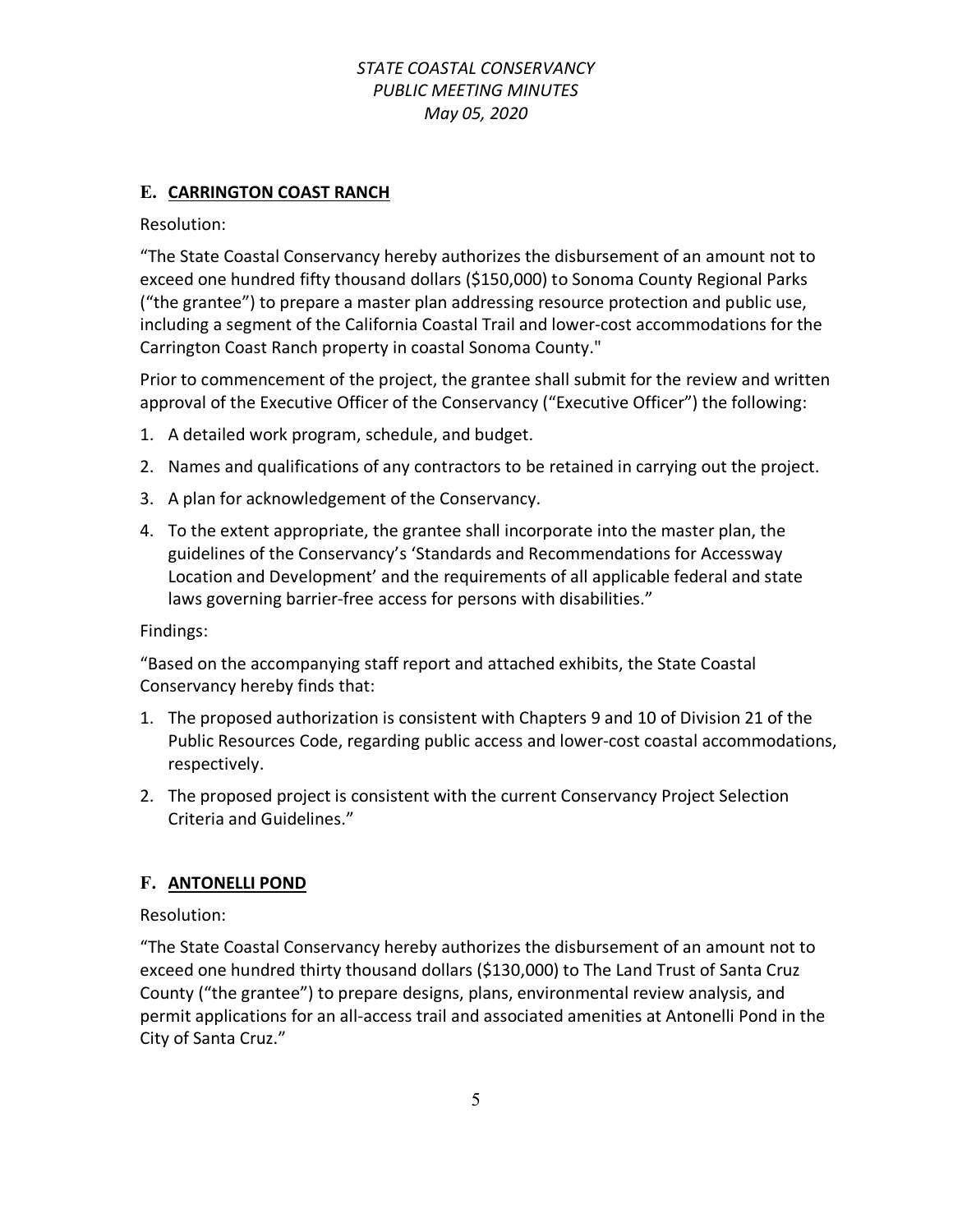Prior to commencement of the project, the grantee shall submit for the review and written approval of the Executive Officer of the Conservancy (Executive Officer) the following:

- 1. A detailed work program, schedule, and budget.
- 2. Names and qualifications of any contractors to be retained in carrying out the project.
- 3. A plan for acknowledgement of Conservancy funding.

In addition, to the extent appropriate, the Land Trust of Santa Cruz County shall incorporate the guidelines of the Conservancy's 'Standards and Recommendations for Accessway Location and Development' and the requirements of all applicable federal and state laws governing barrier-free access for persons with disabilities into the trail designs for the Antonelli Pond All-Access Trail and Amenities Project."

### Findings:

"Based on the accompanying staff report and attached exhibits, the State Coastal Conservancy hereby finds that:

- 1. The proposed authorization is consistent with Chapter 9 of Division 21 of the Public Resources Code, regarding System of Public Accessways.
- 2. The proposed project is consistent with the current Conservancy Project Selection Criteria and Guidelines.
- 3. The Land Trust for Santa Cruz County is a nonprofit organization organized under section 501(c)(3) of the U.S. Internal Revenue Code."

# **G. JALAMA BEACH CAMPGROUND**

# Resolution:

"The State Coastal Conservancy hereby authorizes the disbursement of an amount not to exceed eighty-thousand dollars (\$80,000) to the County of Santa Barbara ("the grantee") to prepare design plans, technical studies, and a County permit pre-application package for the addition of campsites, relocation of campground support facilities, and improvements at Jalama Beach County Park in Santa Barbara County."

Prior to commencement of the project, the grantee shall submit for the review and written approval of the Executive Officer of the Conservancy ("Executive Officer") the following:

- 1. A detailed work program, schedule, and budget.
- 2. Names and qualifications of any contractors to be retained in carrying out the project.
- 3. A plan for acknowledgement of Conservancy funding."

Findings: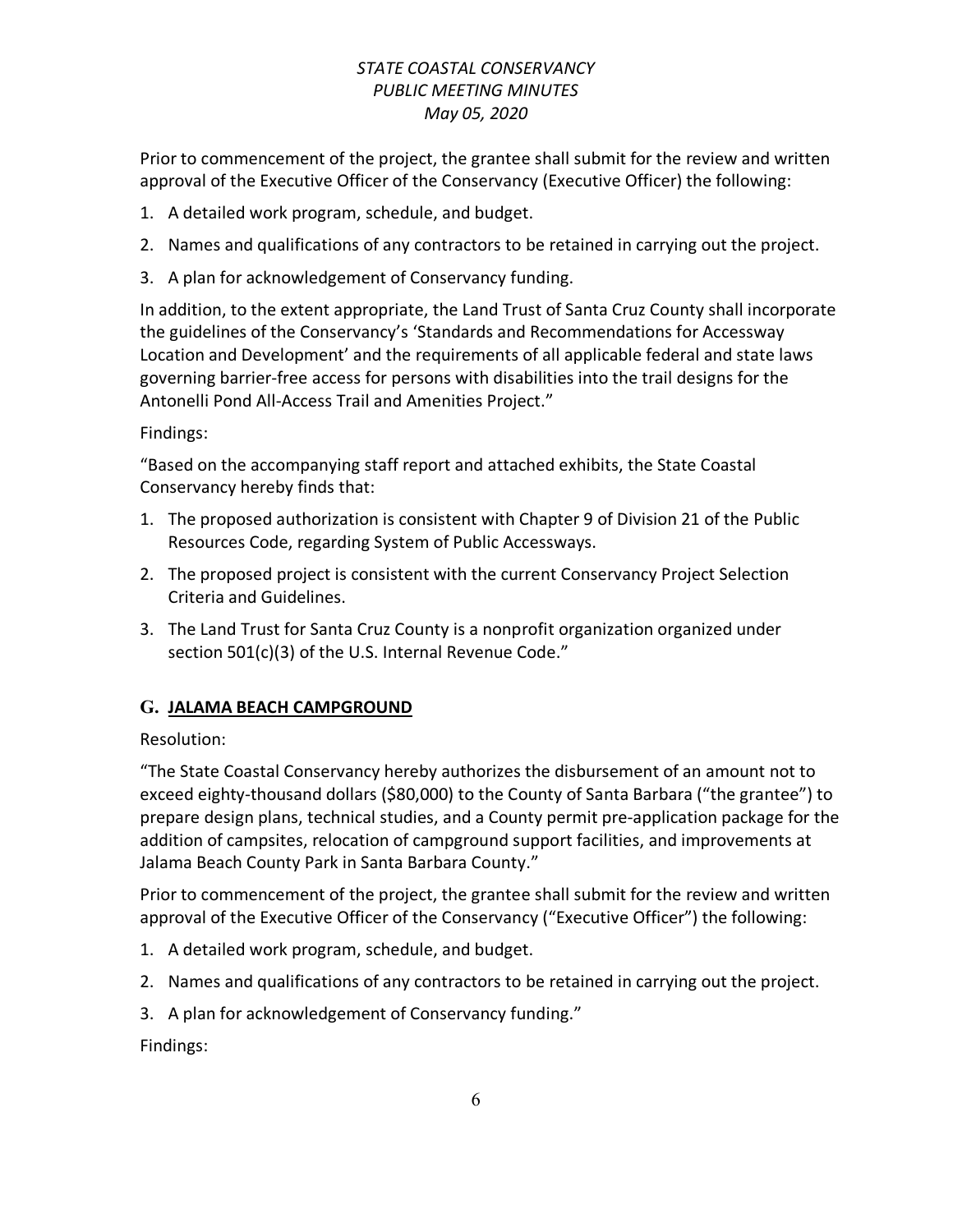"Based on the accompanying staff report and attached exhibits, the State Coastal Conservancy hereby finds that:

- 1. The proposed authorization is consistent with Chapter 10 of Division 21 of the Public Resources Code, regarding Lower-cost Coastal Accommodations.
- 2. The proposed project is consistent with the current Conservancy Project Selection Criteria and Guidelines."

# **H.** ITEM POSTPONED

# **I. COASTKEEPER BEACH BUNGALOWS**

Resolution:

"The State Coastal Conservancy hereby authorizes the disbursement of an amount not to exceed fifty thousand dollars (\$50,000) to Orange County Coastkeeper ("the grantee") to prepare a business plan, evaluate design options, and prepare permit applications for the purchase and installation of ten prefabricated lower-cost bungalows at the Waterfront RV Park in Huntington Beach, Orange County.

Prior to commencement of the project, the grantee shall submit for the review and written approval of the Executive Officer of the Conservancy (Executive Officer) the following:

- 1. A detailed work program, schedule, and budget.
- 2. Names and qualifications of any contractors to be retained in carrying out the project.
- 3. A plan for acknowledgement of Conservancy funding."

# Findings:

- 1. The proposed authorization is consistent with Chapter 10 of Division 21 of the Public Resources Code, regarding Lower-Cost Coastal Accommodations.
- 2. The proposed project is consistent with the current Conservancy Project Selection Criteria and Guidelines.
- 3. The Orange County Coastkeeper is a nonprofit organization organized under section 501(c)(3) of the U.S. Internal Revenue Code."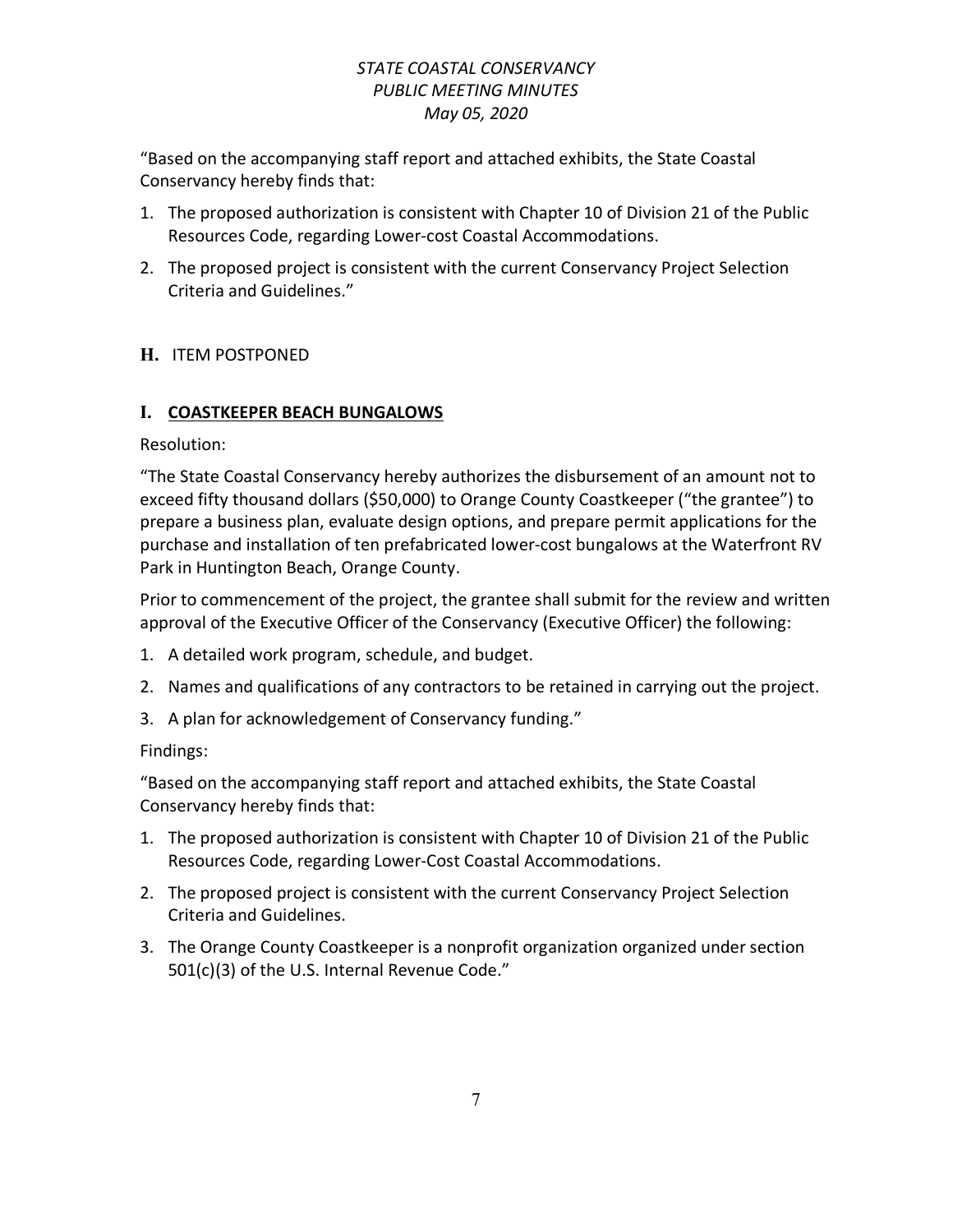### **J. POTRERO CREEK**

#### Resolution:

"The State Coastal Conservancy hereby authorizes the disbursement of an amount not to exceed one hundred eighty six thousand one hundred twenty four dollars (\$186,024) to Trout Unlimited ("the grantee") to remove a fish passage barrier on Potrero Creek in the Carmel River Watershed in Monterey County.

Prior to commencement of the project, the grantee shall submit for the review and written approval of the Executive Officer of the Conservancy (Executive Officer) the following:

- 1. A detailed work program, schedule, and budget.
- 2. Names and qualifications of any contractors to be retained in carrying out the project.
- 3. A plan for acknowledgement of Conservancy funding.
- 4. Evidence that all permits and approvals required to implement the project have been obtained.
- 5. Prior to commencing the project, the grantee shall enter into and record an agreement pursuant to Public Resources Code 31116(d) sufficient to enable the grantee to implement, operate, and maintain the project and to protect the public interest in the improvements."

### Findings:

- 1. The proposed authorization is consistent with Chapter 5.5 of Division 21 of the Public Resources Code, regarding Integrated Marin and Coastal Resources.
- 2. The proposed project is consistent with the current Conservancy Project Selection Criteria and Guidelines.
- 3. Trout Unlimited is a nonprofit organization organized under section 501(c)(3) of the U.S. Internal Revenue Code.
- 4. The Conservancy has independently reviewed and considered the *Mitigated Negative Declaration for the 2019 Fisheries Restoration Grant Program* adopted by the California Department of Fish and Wildlife on November 18, 2019 pursuant to the California Environmental Quality Act ("CEQA") and attached to the accompanying staff recommendation as Exhibit 4. The Conservancy finds that the proposed project as designed and mitigated avoids, reduces, or mitigates the potentially significant environmental effects to a less-than-significant level, and that there is no substantial evidence based on the record as a whole that the Project may have a significant effect on the environment, as defined in 14 Cal. Code Regulations Section 15382.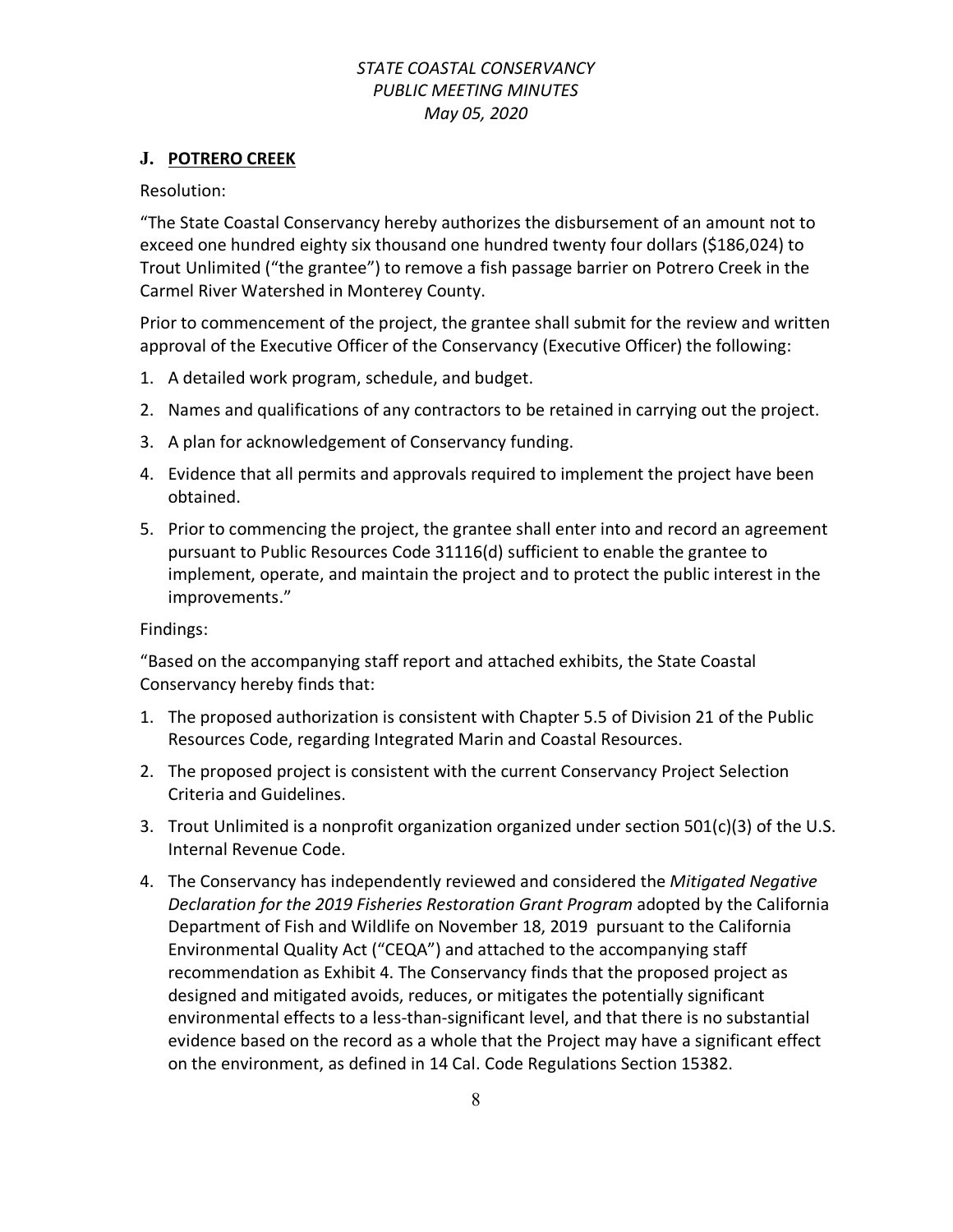### **K. SAN GERONIMO CREEK**

Resolution:

"The State Coastal Conservancy hereby modifies its authorization of January 18, 2018, to allow disbursement of remaining funds to Marin County Resource Conservation District ("the grantee") to procure, transport, and store large woody debris for future use on instream coho salmon habitat restoration projects within the greater Lagunitas Creek watershed in Marin County.

Prior to commencement of the project, the grantee shall submit for the review and written approval of the Executive Officer of the Conservancy (Executive Officer) the following:

- 1. A detailed work program, schedule, and budget for funds disbursed under this authorization.
- 2. Names and qualifications of any contractors to be retained in carrying out the project.
- 3. A plan for acknowledgment of Conservancy funding and Proposition 1 as the source of that funding."

Findings:

"Based on the accompanying staff report and attached exhibits, the State Coastal Conservancy hereby finds that:

- 1. The proposed authorization is consistent with Chapter 5.5 of Division 21 of the Public Resources Code, regarding Integrated Coastal and Marine Resources Protection.
- 2. The proposed project is consistent with the current Conservancy Project Selection Criteria and Guidelines."

# **L. BEL MARIN KEYS UNIT V PHASE 1**

Passed "A RESOLUTION OF THE CALIFORNIA STATE COASTAL CONSERVANCY ADOPTING AND IMPLEMENTING LABOR COMPLIANCE ON PUBLIC WORKS CONTRACTS" adopting the "Labor Compliance Program Implemented by Contractor Compliance Monitoring, Inc. on behalf of the California State Coastal Conservancy," both of which are attached to the memorandum of May 5, 2020 to the Coastal Conservancy from Sam Schuchat, Executive Officer and Moira McEnespy, San Francisco Bay Area Conservancy Program Manager.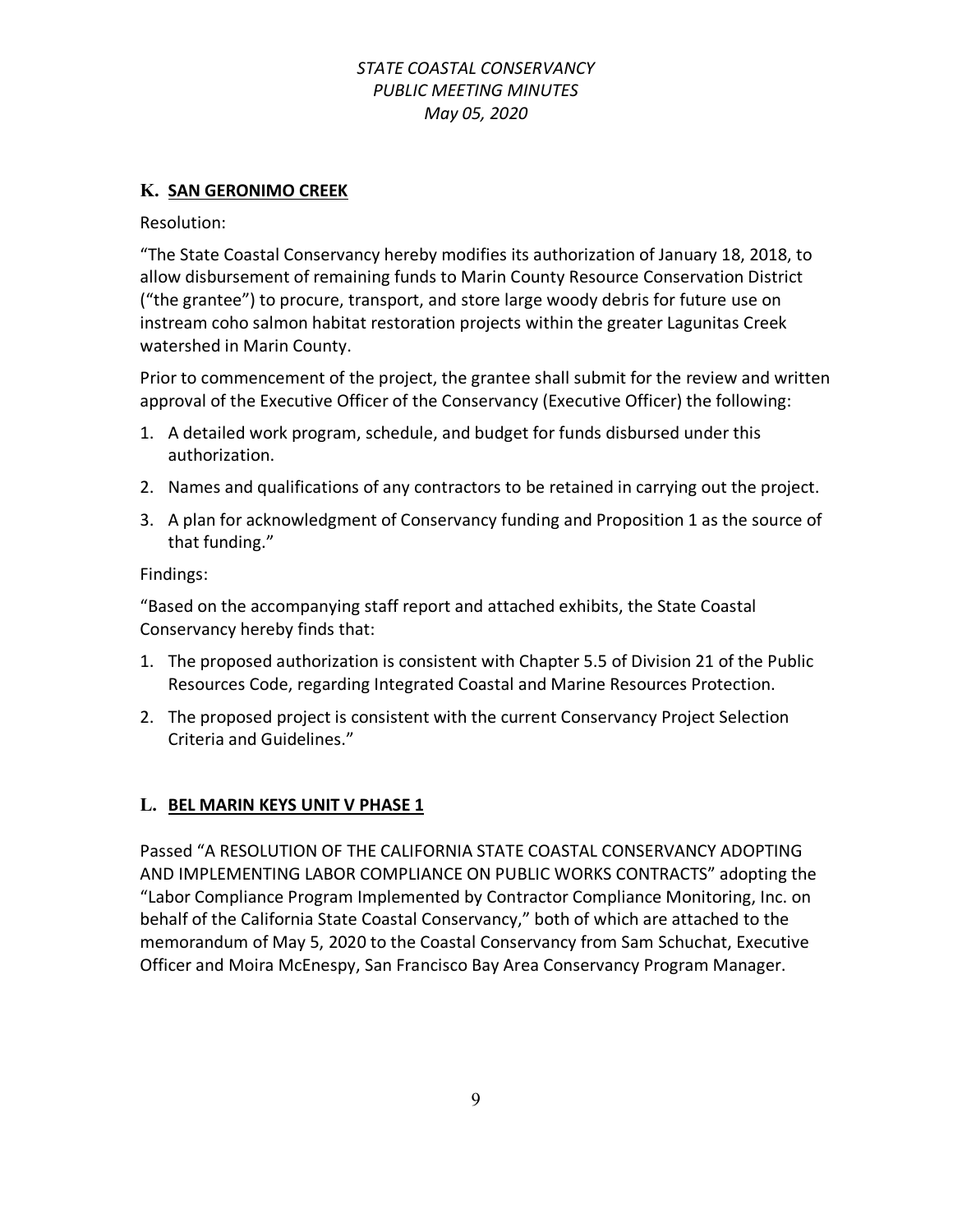### **4. EXECUTIVE OFFICER REPORT**

- **A.** Sam Schuchat, Executive Officer, presented the legislative report.
- **B.** ITEM POSTPONED.

#### **SAN FRANCISCO BAY AREA**

#### **5. THE WATERSHED PROJECT'S DIRT WORLD GREEN INFRASTRUCTURE PROJECT**

Brenda Buxton of the Coastal Conservancy presented the Staff Recommendation.

Speaking in favor of the Staff Recommendation: Juliana Gonzalez of The Watershed Project.

Resolution:

"The State Coastal Conservancy hereby authorizes the disbursement of an amount not to exceed four hundred twenty eight thousand eight hundred seventy five dollars (\$428,875) to The Watershed Project ("the grantee") to complete final designs and construct green infrastructure and signage to improve water quality, prevent flooding, and increase resilience to climate change impacts, along the Richmond Greenway Trail, along the public right of way on 21<sup>st</sup> Street, and in Dirt World, a city park for off-road bicycle use, in Richmond, Contra Costa County.

Prior to commencement of the project, the grantee shall submit for the review and written approval of the Executive Officer of the Conservancy (Executive Officer) the following:

- 1. A detailed work program, schedule, and budget.
- 2. Names and qualifications of any contractors to be retained in carrying out the project.
- 3. A plan for acknowledgement of Conservancy funding and Proposition 1 as the source of that funding.
- 4. Evidence that all permits and approvals required to implement the project have been obtained.
- 5. Evidence that the grantee has entered into agreements sufficient to enable the grantee to implement, operate, and maintain the project.
- 6. Evidence that the City of Richmond has made binding on the grantee those mitigation measures identified in the Urban Greening Master Plan Initial Study/Mitigated Negative Declaration adopted by the City of Richmond in March 2017 and attached to the accompanying staff recommendation as Exhibit 5 that are applicable to the project."

Findings: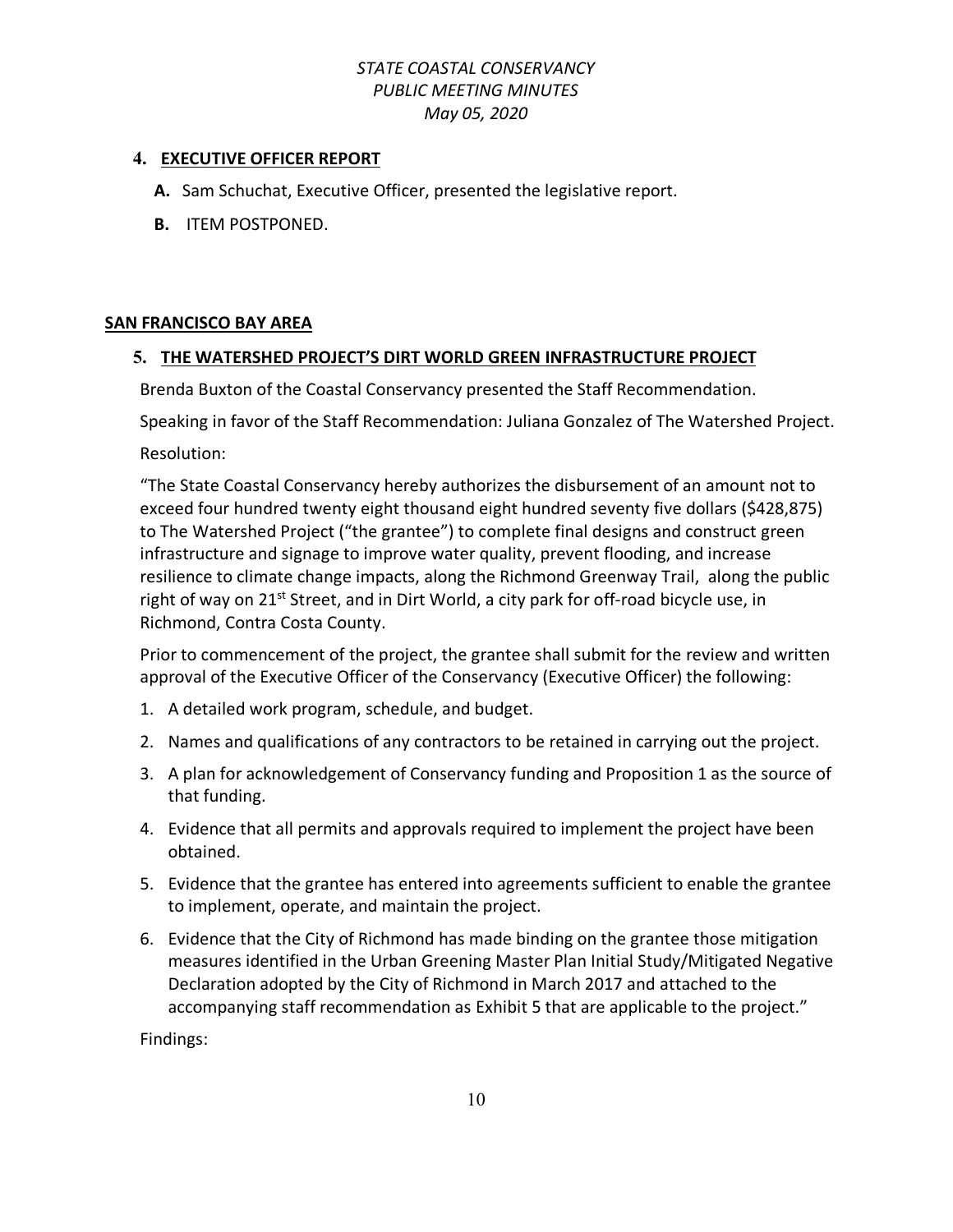"Based on the accompanying staff report and attached exhibits, the State Coastal Conservancy hereby finds that:

- 1. The proposed authorization is consistent with Chapter 4.5 of Division 21 of the Public Resources Code, regarding the San Francisco Bay Area Conservancy Program.
- 2. The proposed project is consistent with the current Conservancy Project Selection Criteria and Guidelines.
- 3. The Watershed Project is a nonprofit organization organized under section  $501(c)(3)$  of the U.S. Internal Revenue Code
- 4. The Conservancy has independently reviewed and considered the *City of Richmond Urban Greening Master Plan Initial Study/Mitigated Negative Declaration* (MND) adopted by the City of Richmond in March 2017 and attached to the accompanying staff recommendation as Exhibit 5, and has concluded that the proposed project falls within the scope of the MND; that the proposed project as designed and mitigated avoids, reduces, or mitigates the potentially significant environmental effects to a less-thansignificant level; and that there is no substantial evidence that the proposed project will have a significant effect on the environment."

Moved and seconded. Approved unanimously.

# **6. NOVATO BAYLANDS STEWARD**

Moira McEnespy of the Coastal Conservancy presented the Staff Recommendation.

Speaking in favor of the Staff Recommendation: Christina McWhorter of Novato Baylands Stewards.

Resolution:

"The State Coastal Conservancy hereby authorizes disbursement of an amount not to exceed one million four hundred thirteen thousand two hundred dollars (\$1,413,200) to MarinLink ("the grantee") for the Novato Baylands Stewards (a project sponsored by MarinLink) to restore or enhance approximately 177 acres of wetlands through engaging local communities in Marin County.

Prior to commencement of the project, the grantee shall submit for the review and written approval of the Executive Officer of the Conservancy (Executive Officer) the following:

- 1. A detailed work program, schedule, and budget.
- 2. Names and qualifications of any contractors to be retained in carrying out the project.
- 3. A plan for acknowledgement of Conservancy.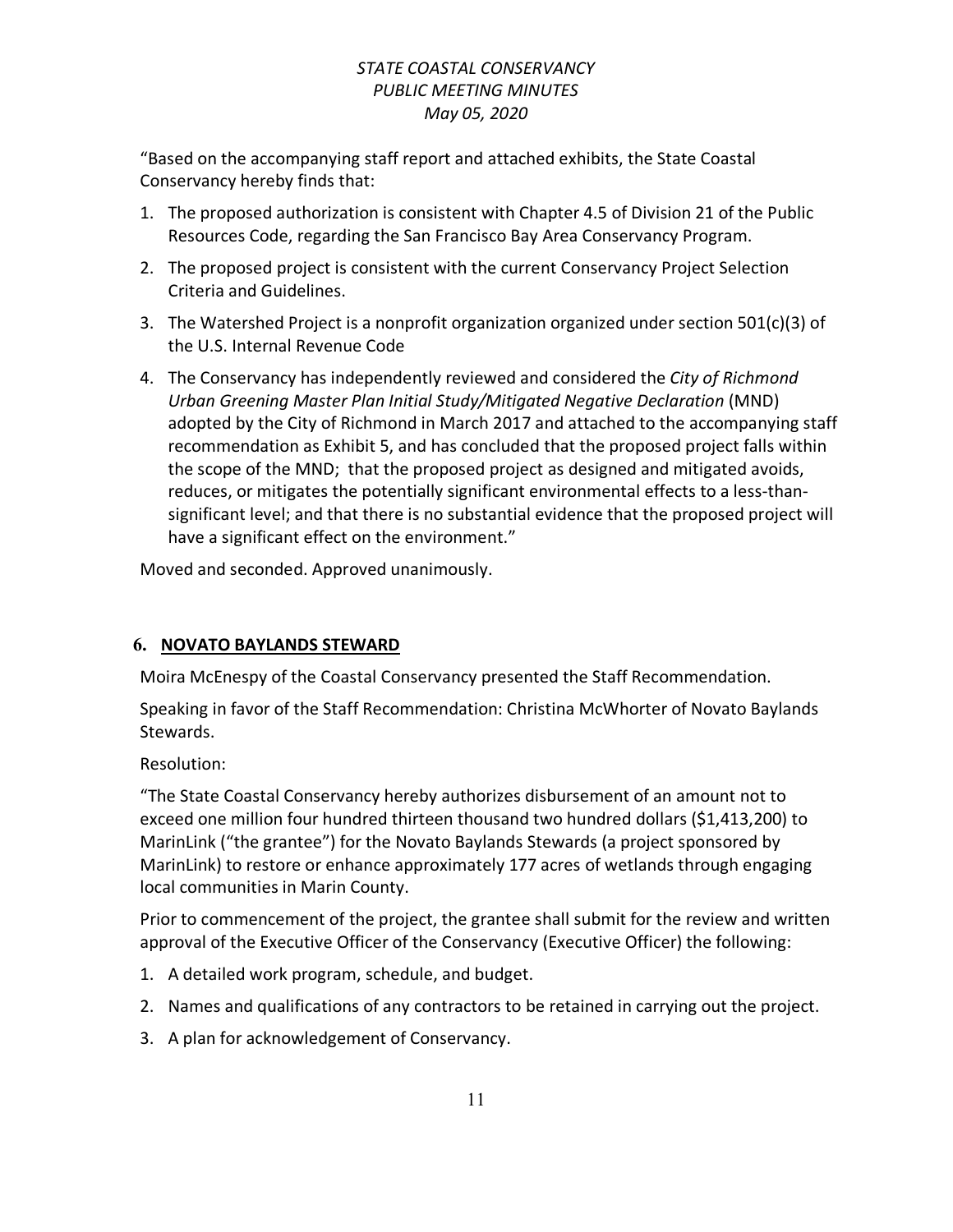- 4. Evidence that all permits and approvals required to implement the project have been obtained.
- 5. Evidence that the grantee has entered into agreements sufficient to enable the grantee to implement, operate, and maintain the project.
- 6. The grantee shall comply with all relevant mitigation measures identified in Bel Marin Keys Wetland Restoration Phase 1 Project Addendum to the Supplemental Environmental Impact Report Environmental Impact Statement for the Bel Marin Keys Unit V Expansion of Hamilton Wetland Restoration Project."

Findings:

"Based on the accompanying staff report and attached exhibits, the State Coastal Conservancy hereby finds that:

- 1. The proposed authorization is consistent with Chapter 4.5 of Division 21 of the Public Resources Code, regarding the San Francisco Bay Area Conservancy Program.
- 2. The proposed project is consistent with the current Conservancy Project Selection Criteria and Guidelines.
- 3. MarinLink is a nonprofit organization organized under section  $501(c)(3)$  of the U.S. Internal Revenue Code."

Moved and seconded. Approved unanimously.

# **7. LOWER WALNUT CREEK HABITAT RESTORATION**

Avra Heller of the Coastal Conservancy presented the Staff Recommendation.

Resolution:

"The State Coastal Conservancy hereby authorizes the disbursement of an amount not to exceed nine hundred seventy thousand dollars (\$970,000) to the Contra Costa County Flood Control and Water Conservation District ("the grantee") to implement the North Reach of the Lower Walnut Creek Habitat Restoration Project, consisting of restoration and enhancement of tidal wetlands and associated upland habitat, and rough grading to support future wildlife-compatible public access trails on Lower Walnut Creek, Contra Costa County.

Prior to commencement of the project, the grantee shall submit for the review and written approval of the Executive Officer of the Conservancy the following:

- 1. A detailed work program, schedule, and budget.
- 2. A plan for acknowledgement of Conservancy funding.
- 3. Names and qualifications of any contractors to be retained in carrying out the project.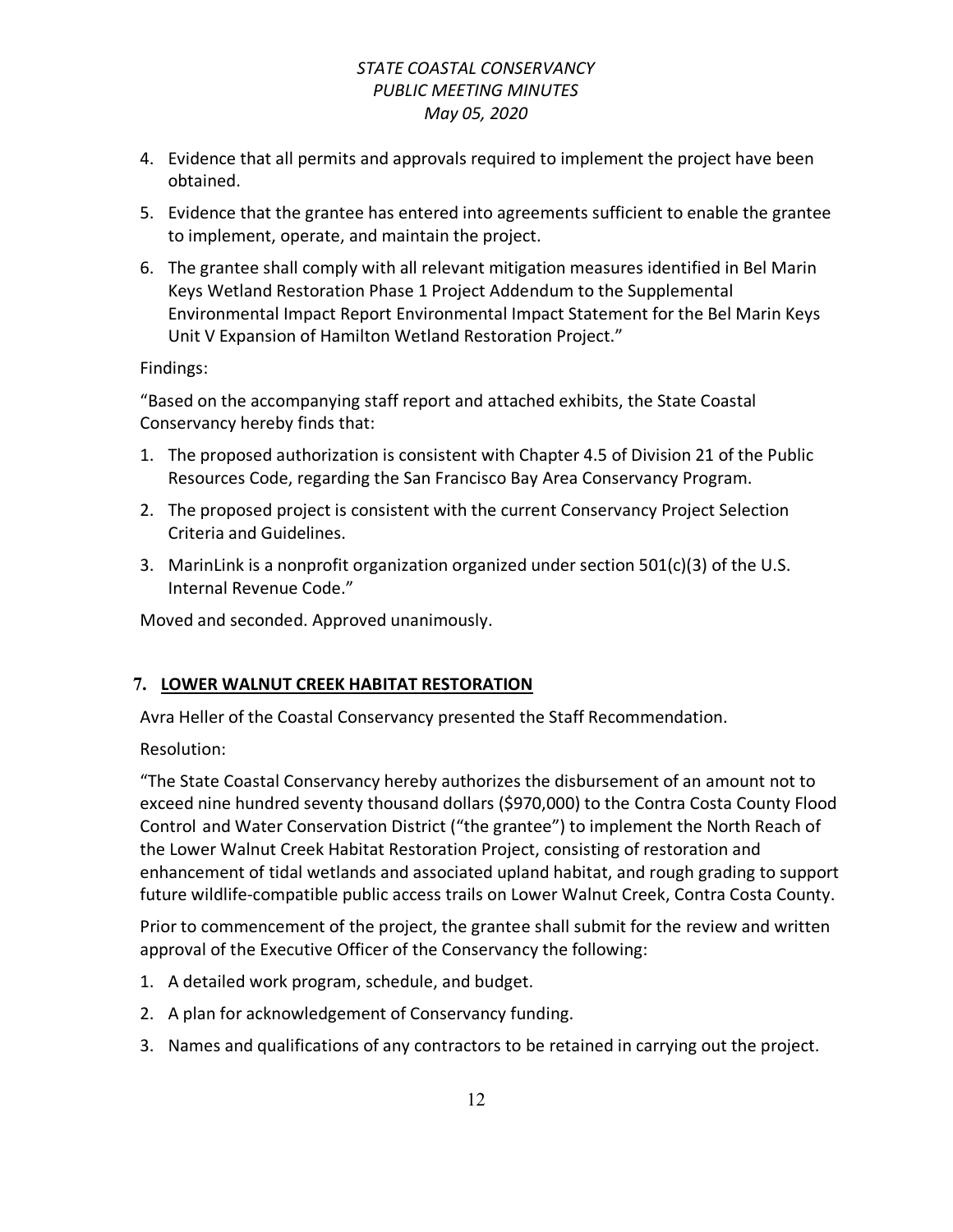- 4. Evidence that all permits and approvals required to implement the project have been obtained.
- 5. Evidence that the grantee has entered into any agreements that are necessary to implement the project on those portions of the project site that the grantee does not own, and evidence that the grantee has entered into and recorded agreements that the Executive Officer determines are necessary to protect the public interest in the project."

### Findings:

"Based on the accompanying staff report and attached exhibits, the State Coastal Conservancy hereby finds that:

- 1. The proposed authorization is consistent with Chapter 4.5 of Division 21 of the Public Resources Code, regarding the San Francisco Bay Area Conservancy Program
- 2. The proposed project is consistent with the current Conservancy Project Selection Criteria and Guidelines.
- 3. The Conservancy has independently reviewed and considered the Lower Walnut Creek Restoration Project Final Initial Study/Mitigated Negative Declaration adopted by Contra Costa County on November 19, 2019 pursuant to the California Environmental Quality Act ("CEQA") and attached to the accompanying staff recommendation as Exhibit 3. The Conservancy finds that the Lower Walnut Creek Restoration Project as designed and mitigated avoids, reduces, or mitigates the potentially significant environmental effects to a less-than-significant level, and that there is no substantial evidence based on the record as a whole that the Lower Walnut Creek Restoration Project may have a significant effect on the environment, as defined in 14 Cal. Code Regulations Section 15382."

Moved and seconded. Approved unanimously.

### **NORTH COAST**

### **8. MATTOLE BEACH CAMPGROUND**

Triana Anderson of the Coastal Conservancy presented the Staff Recommendation.

Resolution:

"The State Coastal Conservancy hereby authorizes the disbursement of an amount not to exceed ninety-four thousand seven hundred dollars (\$94,700) to the United States Department of the Interior, Bureau of Land Management ("the grantee") to improve and expand the Mattole Beach Campground for the purpose of increasing access to low cost coastal accommodations in California.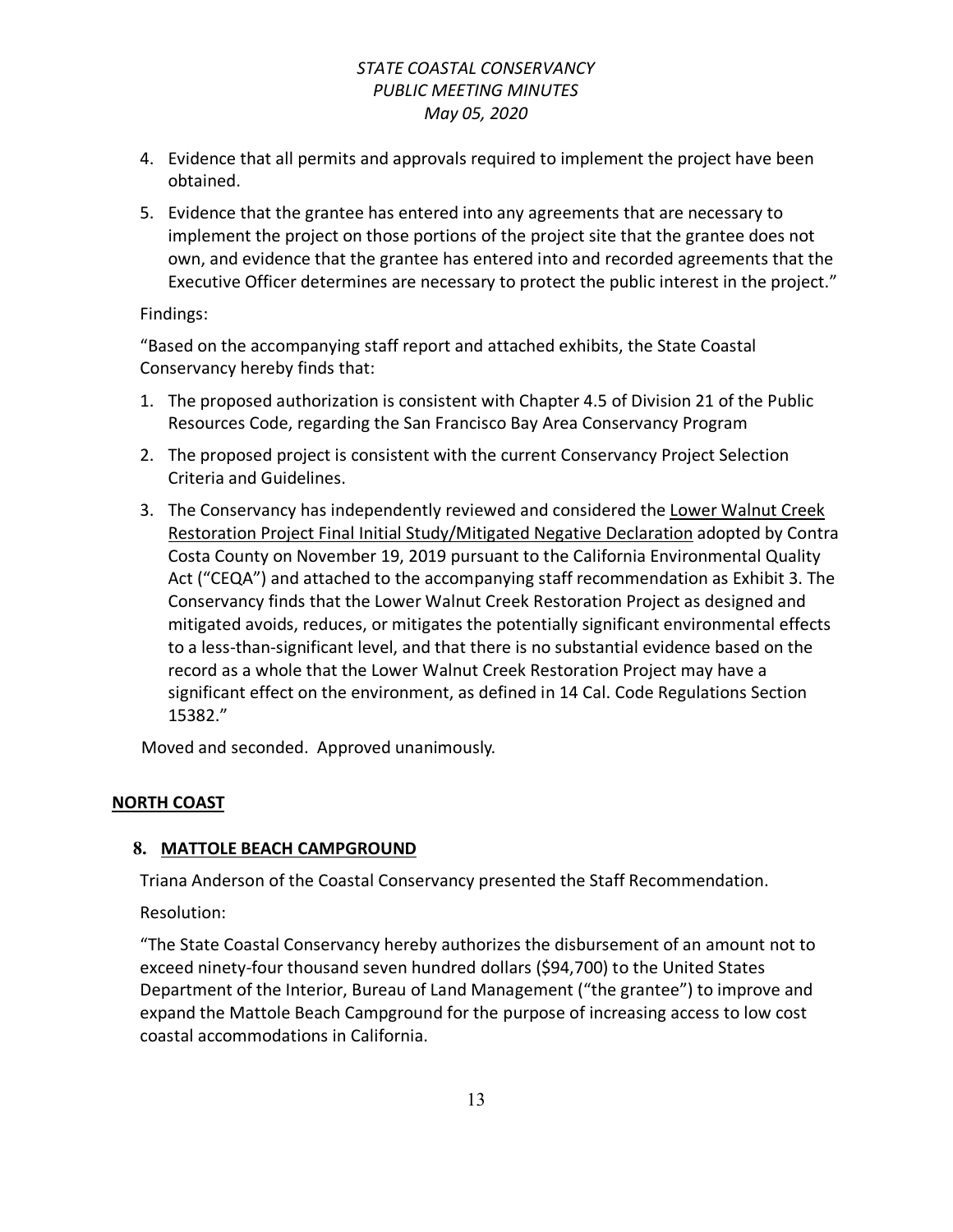Prior to commencement of the project, the grantee shall submit for the review and written approval of the Executive Officer of the Conservancy (Executive Officer) the following:

- 1. A detailed work program, schedule, and budget.
- 2. Names and qualifications of any contractors to be retained in carrying out the project.
- 3. A plan for acknowledgement of Conservancy funding.
- 4. Evidence that all permits and approvals required to implement the project have been obtained."

Findings:

"Based on the accompanying staff report and attached exhibits, the State Coastal Conservancy hereby finds that:

- 1. The proposed authorization is consistent with Chapter 10 of Division 21 of the Public Resources Code, regarding Lower Cost Coastal Accommodations.
- 2. The proposed project is consistent with the current Conservancy Project Selection Criteria and Guidelines."

Moved and seconded. Approved unanimously.

### **9. MILL BEND**

Lisa Ames of the Coastal Conservancy presented the Staff Recommendation.

Resolution:

"The State Coastal Conservancy hereby authorizes the disbursement of an amount not to exceed one million three hundred thousand dollars (\$1,300,000) to Redwood Coast Land Conservancy ("RCLC") for the acquisition of the 113-acre Mill Bend property (consisting of Sonoma County Assessor Parcel No. 122-020-004 and Mendocino County Assessor Parcel Nos. 145, 261-08, 145-290-05 and 145-290-08), preparation of an integrated resource management plan for the property, and minor land clean-up actions.

This authorization is subject to the following conditions:

- 1. Prior to the disbursement of funds for the acquisition, the grantee shall submit for the review and approval of the Executive Officer of the Conservancy (Executive Officer):
	- a. All relevant acquisition documents for the acquisition including, without limitation, the appraisal, purchase and sale agreement, deed, escrow instructions, environmental or hazardous materials assessment, and title report;
	- b. A baseline conditions report;
	- c. Evidence that sufficient funds are available to complete the acquisition; and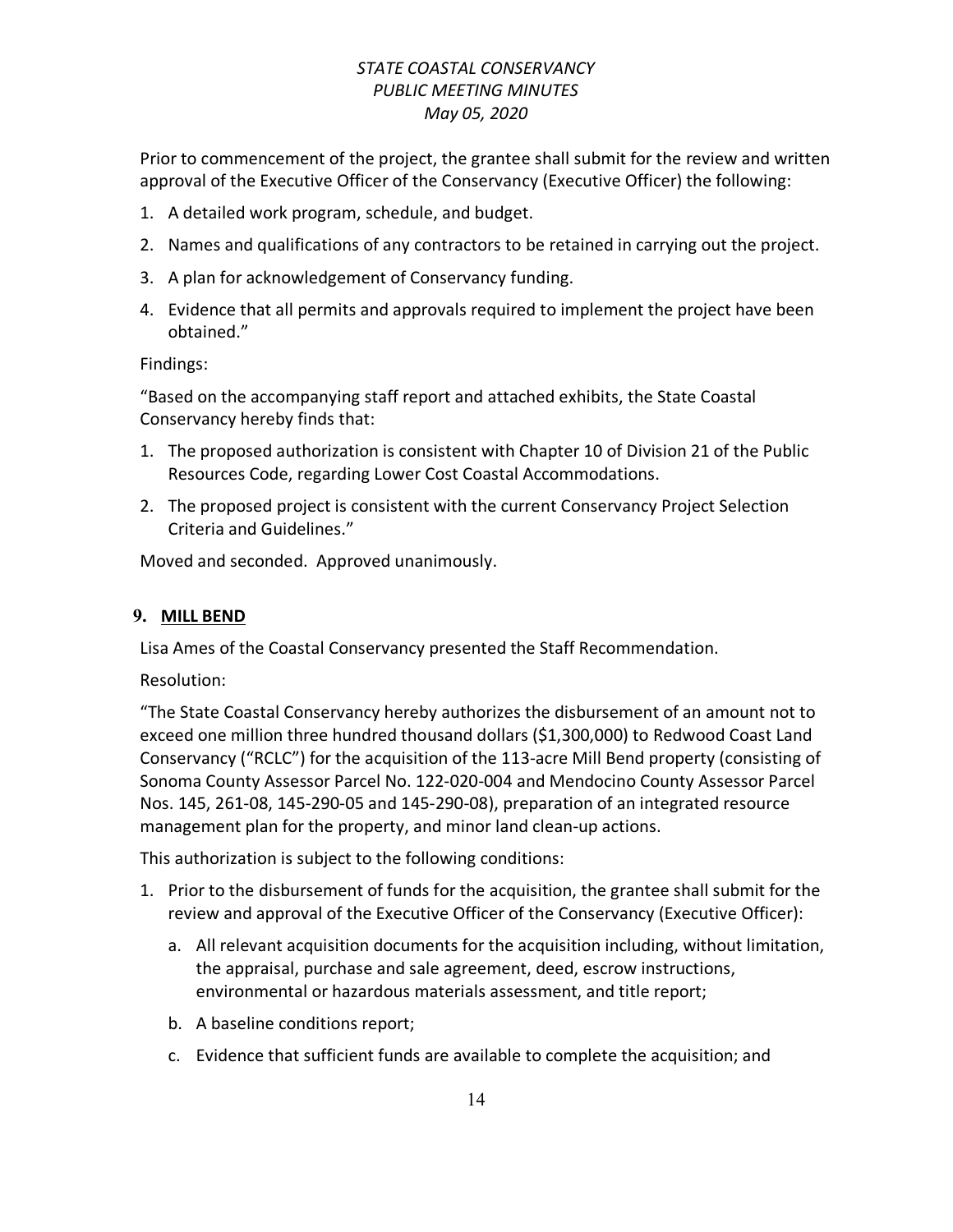- d. A plan for acknowledgement of the Conservancy.
- 2. The grantee shall pay no more than fair market value for the property as established in an appraisal approved by the Executive Officer.
- 3. The property acquired under this authorization shall be managed and operated for public access and recreation, open space, habitat conservation, and environmental education and research related to conservation and protection of the natural resources of the property. The property shall be permanently dedicated to those purposes by an appropriate instrument approved by the Executive Officer.
- 4. Prior to commencement of the planning project, the grantee shall submit for the review and written approval of the Executive Officer a detailed work program, schedule, and budget, and names and qualifications of any contractors to be retained in carrying out the project.
- 5. In addition, to the extent appropriate, the grantee shall incorporate the guidelines of the Conservancy's 'Standards and Recommendations for Accessway Location and Development'."

Findings:

"Based on the accompanying staff report and attached exhibits, the State Coastal Conservancy hereby finds that:

- 1. The proposed authorization is consistent with Chapter 5.5 of Division 21 of the Public Resources Code, regarding integrated coastal and marine resources protection.
- 2. The proposed project is consistent with the current Conservancy Project Selection Criteria and Guidelines.
- 3. The Redwood Coast Land Conservancy is a nonprofit organization organized under section 501(c)(3) of the U.S. Internal Revenue Code."

Moved and seconded. Approved unanimously.

### **CENTRAL COAST**

### **10. WATSONVILLE SLOUGH FARMS RESTORATION**

Tom Gandesbery of the Coastal Conservancy presented the Staff Recommendation.

Resolution:

"The State Coastal Conservancy hereby authorizes the disbursement of an amount not to exceed four hundred forty thousand six hundred twenty dollars (\$440,620) to the Resource Conservation District of Santa Cruz County ("the grantee") to restore 9.9 acres of wetland and upland habitat at Watsonville Slough Farms in Santa Cruz County.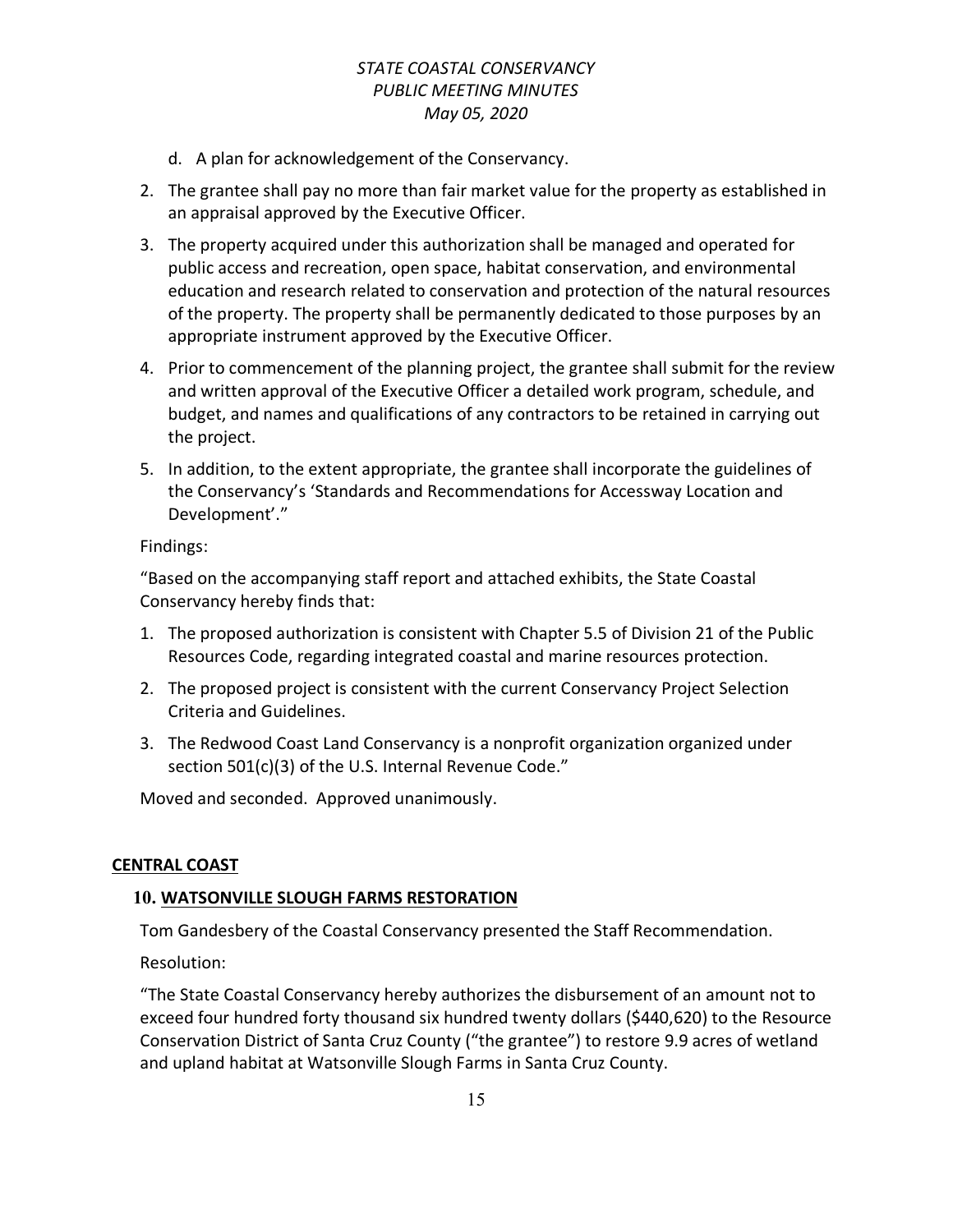Prior to commencement of the project, the grantee shall submit for the review and written approval of the Executive Officer of the Conservancy (Executive Officer) the following:

- 1. A detailed work program, schedule, and budget.
- 2. Names and qualifications of any contractors to be retained in carrying out the project.
- 3. A plan for acknowledgement of Conservancy funding and Proposition 1 as the source of that funding.
- 4. Evidence that all permits and approvals required to implement the project have been obtained.
- 5. Evidence that the grantee has entered into agreements sufficient to enable the grantee to implement, operate, and maintain the project."

Findings:

"Based on the accompanying staff report and attached exhibits, the State Coastal Conservancy hereby finds that:

- 1. The proposed authorization is consistent with Chapter 5.5 of Division 21 of the Public Resources Code, regarding Integrated Coastal and Marine Resource Protection.
- 2. The proposed project is consistent with the current Conservancy Project Selection Criteria and Guidelines.
- 3. The Conservancy has independently reviewed and considered the "Mitigated Negative Declaration for the Bryant-Habert/Wait Ecological Restoration Project" adopted by the County of Santa Cruz on May 25, 2016 pursuant to the California Environmental Quality Act ("CEQA") and attached to the accompanying staff recommendation as Exhibit 4. The Conservancy finds that the proposed project as designed and mitigated avoids, reduces, or mitigates the potentially significant environmental effects to a less-than-significant level, and that there is no substantial evidence based on the record as a whole that the Project may have a significant effect on the environment, as defined in 14 Cal. Code Regulations Section 15382."

Moved and seconded. Approved unanimously.

### **11. CARMEL RIVER LAGOON PIPELINE**

Tom Gandesbery of the Coastal Conservancy presented the Staff Recommendation.

Resolution:

"The State Coastal Conservancy hereby authorizes the disbursement of an amount not to exceed seven hundred fifty thousand dollars (\$750,000) to the Carmel Area Wastewater District ("the grantee") to prepare plans, designs, permit applications and environmental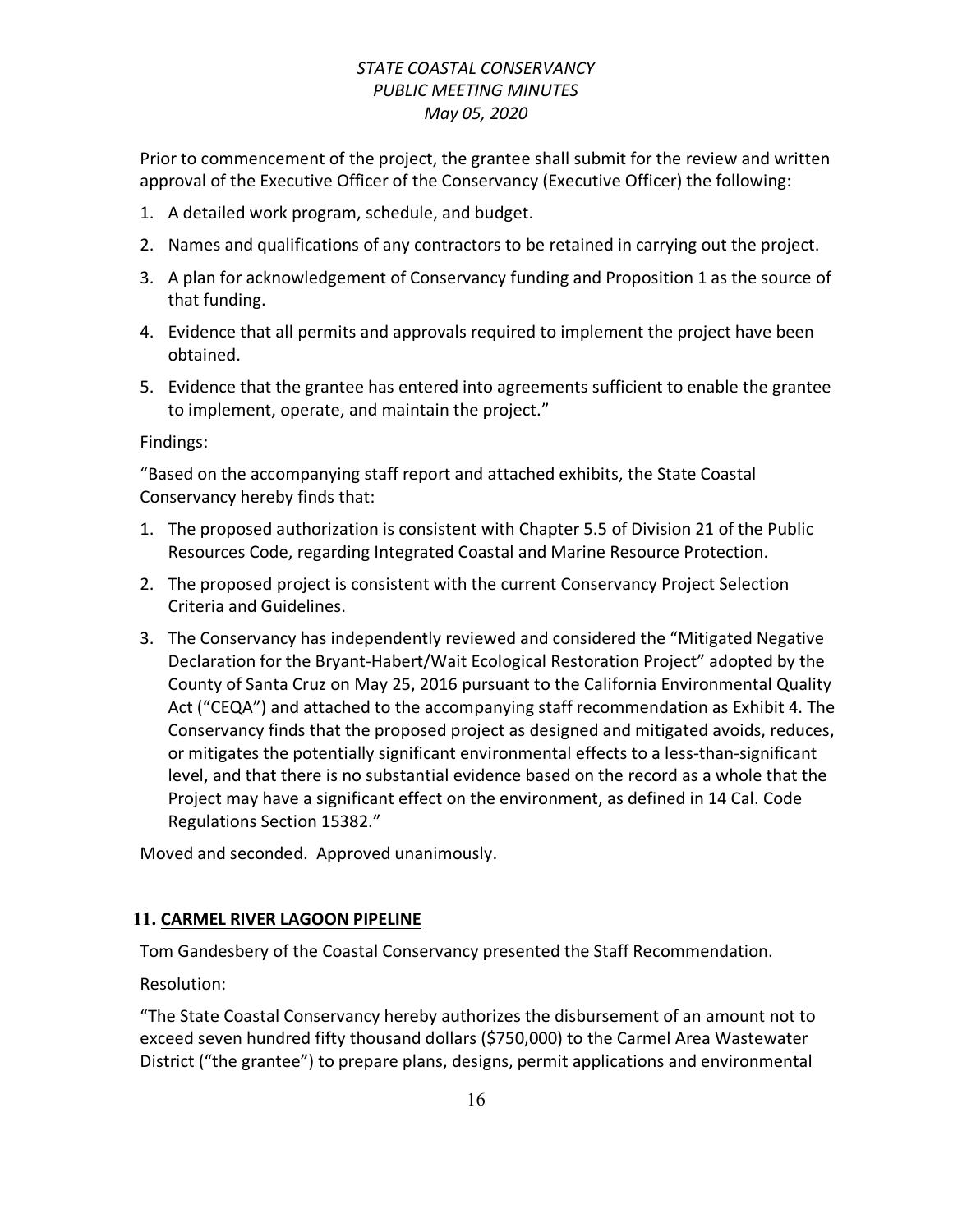review documents for the replacement of a wastewater pipeline in the Carmel River Lagoon.

Prior to commencement of the project, the grantee shall submit for the review and written approval of the Executive Officer of the Conservancy (Executive Officer) the following:

- 1. A detailed work program, schedule, and budget.
- 2. Names and qualifications of all contractors to be retained in carrying out the project."

Findings:

"Based on the accompanying staff report and attached exhibits, the State Coastal Conservancy hereby finds that:

- 1. The proposed authorization is consistent with Chapter 5.5 of Division 21 of the Public Resources Code, regarding integrated marine and coastal resources.
- 2. The proposed project is consistent with the current Conservancy Project Selection Criteria and Guidelines."

Moved and seconded. Approved unanimously.

### **SOUTH COAST**

### **12. LIBERTY CANYON WILDLIFE CROSSING**

Emely Lopez of the Coastal Conservancy presented the Staff Recommendation.

Speaking in favor of the Staff Recommendation: Beth Pratt of the National Wildlife Federation and former California State Senator Frances Pavley.

Resolution:

"The State Coastal Conservancy hereby authorizes the disbursement of an amount not to exceed one million dollars (\$1,000,000) to the National Wildlife Federation ("the grantee") to prepare engineering designs and construction specifications for a wildlife crossing that will connect the Santa Monica Mountains to the Sierra Madre Range over US-101 and Agoura Road west of Liberty Canyon Road in the City of Agoura Hills.

This authorization is subject to the following conditions:

Prior to the commencement of the project, the grantee shall submit for the review and written approval of the Executive Officer of the Conservancy (Executive Officer) the following:

- 1. A detailed work program, schedule, and budget.
- 2. Names and qualifications of any contractors to be retained in carrying out the project.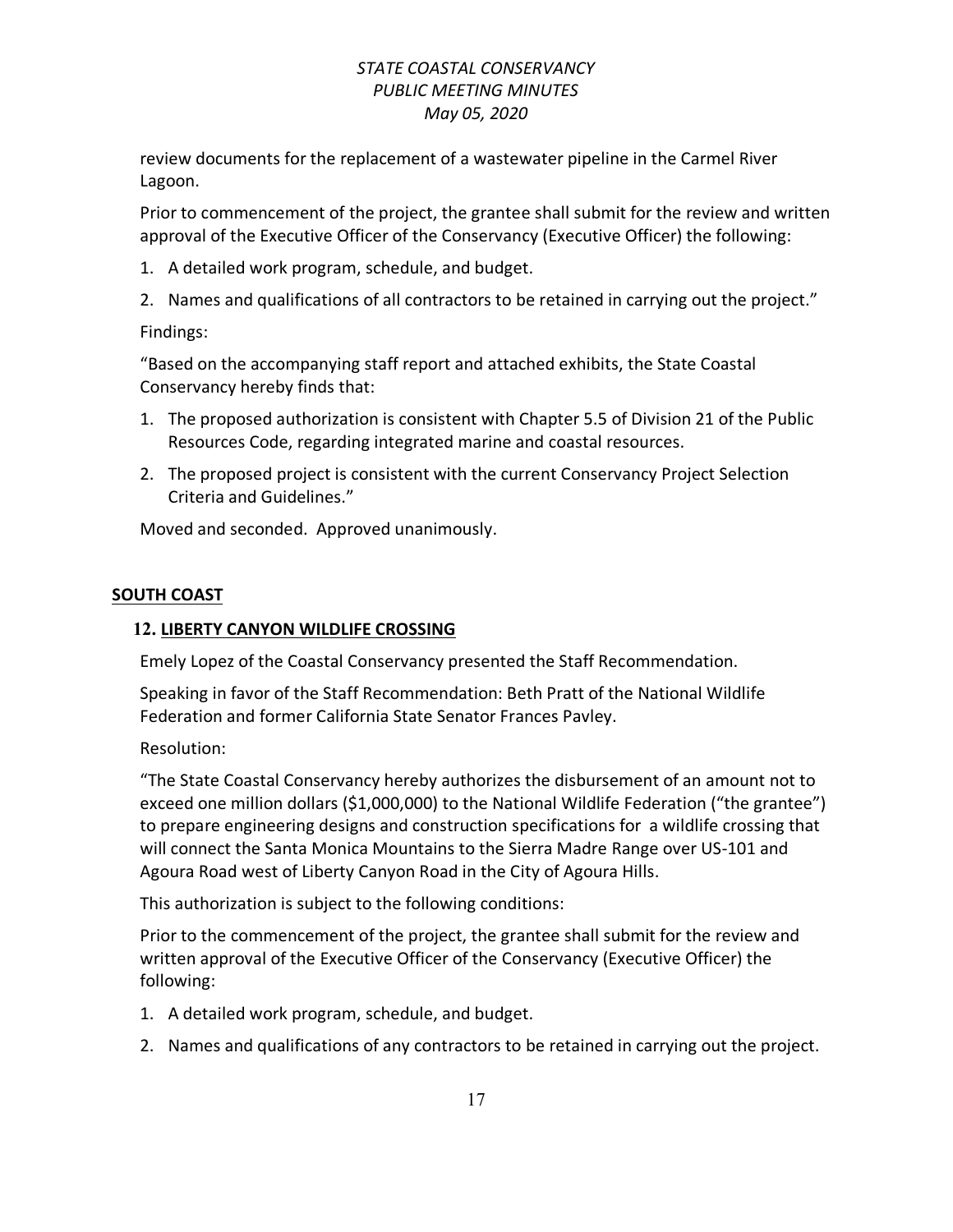3. A plan for acknowledgment of Conservancy funding."

Findings:

"Based on the accompanying staff report and attached exhibits, the State Coastal Conservancy hereby finds that:

- 1. The proposed authorization is consistent with Chapter 5.5 of Division 21 of the Public Resources Code, regarding Integrated Coastal and Marine Protection.
- 2. The proposed project is consistent with the current Conservancy Project Selection Criteria and Guidelines.
- 3. The National Wildlife Federation is a nonprofit organization organized under section 501(c)(3) of the U.S. Internal Revenue Code.
- 4. As a responsible agency, the Conservancy has independently reviewed and considered the "Initial Study with Mitigated Negative Declaration for the Liberty Canyon Wildlife Habitat Connectivity Project" (MND) adopted by the California Department of Transportation on April 12, 2018, pursuant to the California Environmental Quality Act (CEQA). The MND is attached to the accompanying staff recommendation as Exhibit 4. The Conservancy finds that based on the record as a whole, there is no substantial evidence that the Liberty Canyon Wildlife Habitat Connectivity Project, as mitigated, will have a significant effect on the environment, as defined in 14 Cal. Code Regulations Section 15382."

Moved and seconded. Approved unanimously

### **13. MALIBU BLUFFS CAMPGROUND**

Rodrigo Garcia of the Coastal Conservancy presented the Staff Recommendation.

Speaking in favor of the Staff Recommendation: Mario Sandoval of Mountains Recreation and Conservation Authority (MRCA).

### Resolution:

"The State Coastal Conservancy hereby authorizes the disbursement of an amount not to exceed five hundred thousand dollars (\$500,000) to the Mountains Recreation and Conservation Authority (MRCA) ("the grantee") to prepare plans, designs, environmental review documents and a public works plan for a campground and associated amenities at the Malibu Bluffs in the City of Malibu.

Prior to commencement of the project, the grantee shall submit for the review and written approval of the Executive Officer of the Conservancy (Executive Officer) the following:

1. A detailed work program, schedule, and budget.